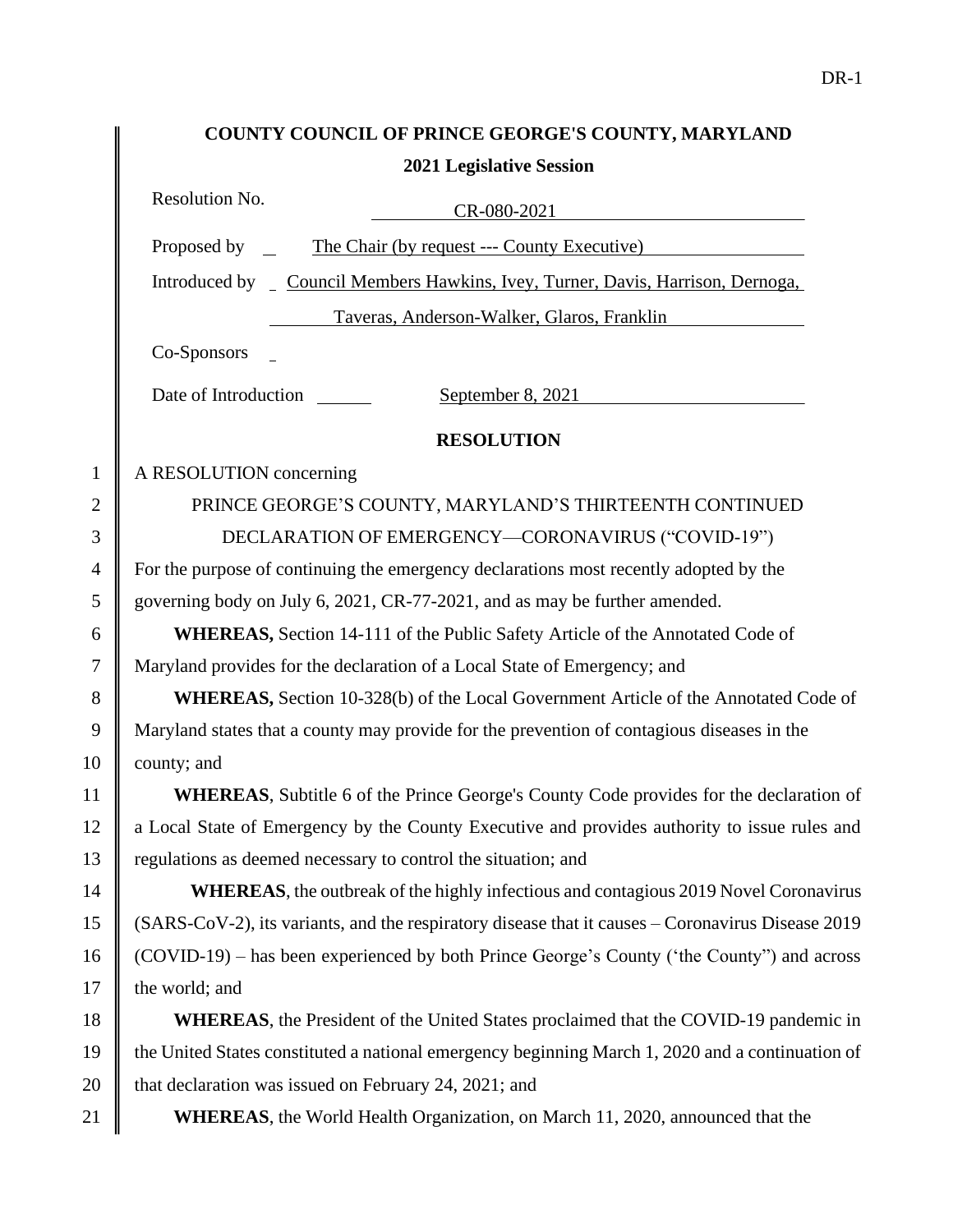CR-080-2021 (DR-1)

1 COVID-19 outbreak can be characterized as a pandemic; and

2 **WHEREAS**, Prince George's County, Maryland has previously issued the following 3 emergency declarations: Executive Order Number 6-2020 dated March 16, 2020; Executive 4 Crder Number 7-2020 dated April 13, 2020; CR-31-2020 adopted May 11, 2020; Executive 5 Order Number 8-2020 dated May 14, 2020; Executive Order Number 10-2020 dated May 28, 6 2020; CR-51-2020 adopted June 9, 2020; Executive Order Number 13-2020 dated June 12, 7 2020; Executive Order Number 15-2020 dated June 25, 2020; CR-64-2020 adopted July 7, 8 2020; Executive Order Number 20-2020 dated September 3, 2020; CR-90-101 adopted 9 September 15, 2020 ; CR-101-2020 adopted October 13, 2020; CR-125-2020 adopted November 10 17, 2020; and Executive Order 27-2020 dated December 15, 2020; CR-02-2021 adopted January 11 12, 2021; Executive Order 3-2021 dated January 26, 202; CR-13-2021 adopted February 16, 12 2021; Executive Order 8-2021 dated March 11, 2021; CR-33-2021 adopted March 30, 2021; CR 13 48-2021 adopted May 11, 2021; Executive Order 11-2021 dated May 14, 2021; Executive Order 14 14-2021 dated May 26, 2021; Executive Order 17-2021 dated June 28, 2021 (amended Executive 15 Crder 14-2021); CR-77-2021 adopted July 6, 2021; and Executive Order 18-2021 dated August  $16 \parallel 5, 2021$ ; and

17 **WHEREAS**, Prince George's County, Maryland has been and continues to be severely 18 impacted by the COVID-19 outbreak; and

19 **WHEREAS**, as of August 31, 2021, the number of confirmed COVID-19 positive cases in 20 the County was 91,789 cases, with approximately 9,209 hospitalizations and approximately 21 | 1,582 deaths; and

22 **WHEREAS**, as of August 31, 2021, the average daily case rate is 18.8 per 100,000 23 residents. The County has remained over 10.0 for four straight weeks; and

24 **WHEREAS**, based upon analysis of reported data as of August 23, 2021, the County's 25 infection rate is 1.05. An infection rate over 1.0 indicates that cases continued to grow; and 26 **WHEREAS**, as of September 1, 2021, the County's positivity rate is 5.8%; and

27 **WHEREAS**, the County's available hospital capacity as of August 31, 2021 is 50.6%, with 28 12% of hospitals beds in use for patients with COVID-19. There are now 120 patients with 29 COVID in County hospitals, the highest number in four months; and

30 **WHEREAS**, the available hospital capacity does not take into account the shortage of 31 health workers being reported by hospitals in the County, which places further strain on hospital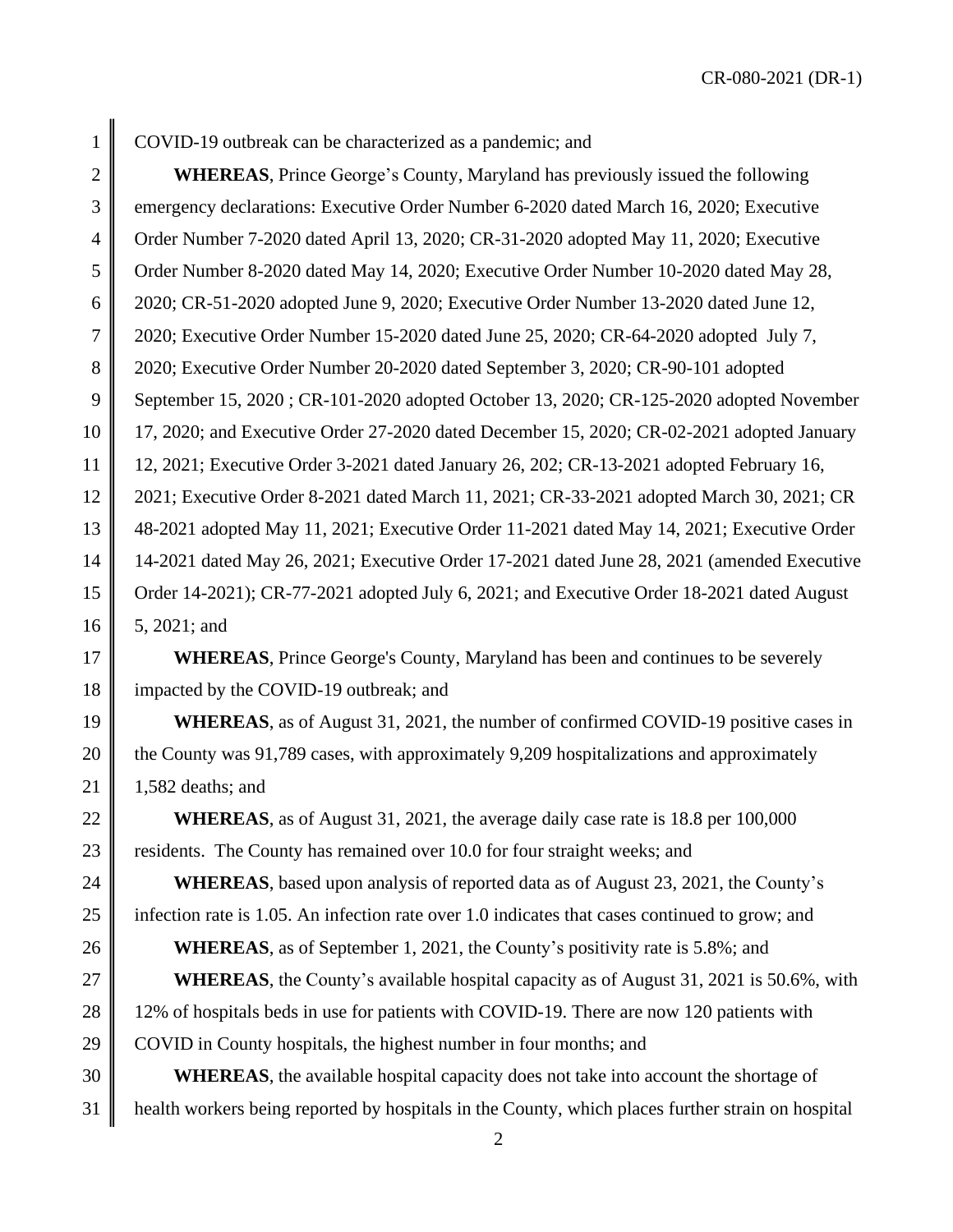CR-080-2021 (DR-1)

1 resources; and

2 **WHEREAS,** the County's health care system continues to need resources to effectively 3 combat this emergency; and

4 **WHEREAS**, as of August 31, 2021 and per the U.S. Centers for Disease Control (CDC),  $5 \parallel 77.6\%$  of adults (ages 18+) in the County have at least one vaccine, and 68.6% are fully 6 vaccinated; 76.9% of residents ages 12+ have at least one vaccine, and 67.2% are fully 7 vaccinated. In summary, 65.2% of the overall population has at least one vaccination, and 57.0% 8 are fully vaccinated; and

9 **WHEREAS,** as of the date of this Resolution, the U.S. Centers for Disease Control (CDC) 10 has indicated that all jurisdictions within the State of Maryland are areas of "substantial" or 11 "high" community transmission, and that the County, along with 21 other jurisdictions, is an area 12 of "high" transmission; and

13 **WHEREAS**, variants of COVID-19 have developed and the risk of new variants increases 14 as the disease is spread from person to person; and

**WHEREAS**, available data shows that the predominant variant in the County is the highly 16 transmissible Delta variant (also known as B.1.617.2), which continues to spread and affect a 17 wider portion of the population and to create an increased risk of cases, hospitalizations, and 18 death; and

19 **WHEREAS**, given that many of the relevant metrics are now in the medium or high level 20 of disease transmission, and that there is continued concern over community spread of new 21 COVID-19 variants, it is necessary that the County remain vigilant and cautious with its re-22  $\parallel$  opening planning; and

23 **WHEREAS, COVID-19** continues to pose an imminent threat to the health, safety and 24 welfare of County residents; and

25 **WHEREAS**, Section 14-111 (b) (1) of the Public Safety Article of the Annotated Code of 26 Maryland states that the consent of the governing body is needed if a local declaration is 27 continued or renewed for more than 30 days; and

28 **WHEREAS**, CR-77-2021 remained in effect through September 10, 2021 at 5:00 p.m., 29 unless amended or terminated sooner; and

30 **WHEREAS**, Executive Order 18-2021, which amended portions of CR-77-2021, will 31 terminate September 10, 2021 at 5:00 p.m.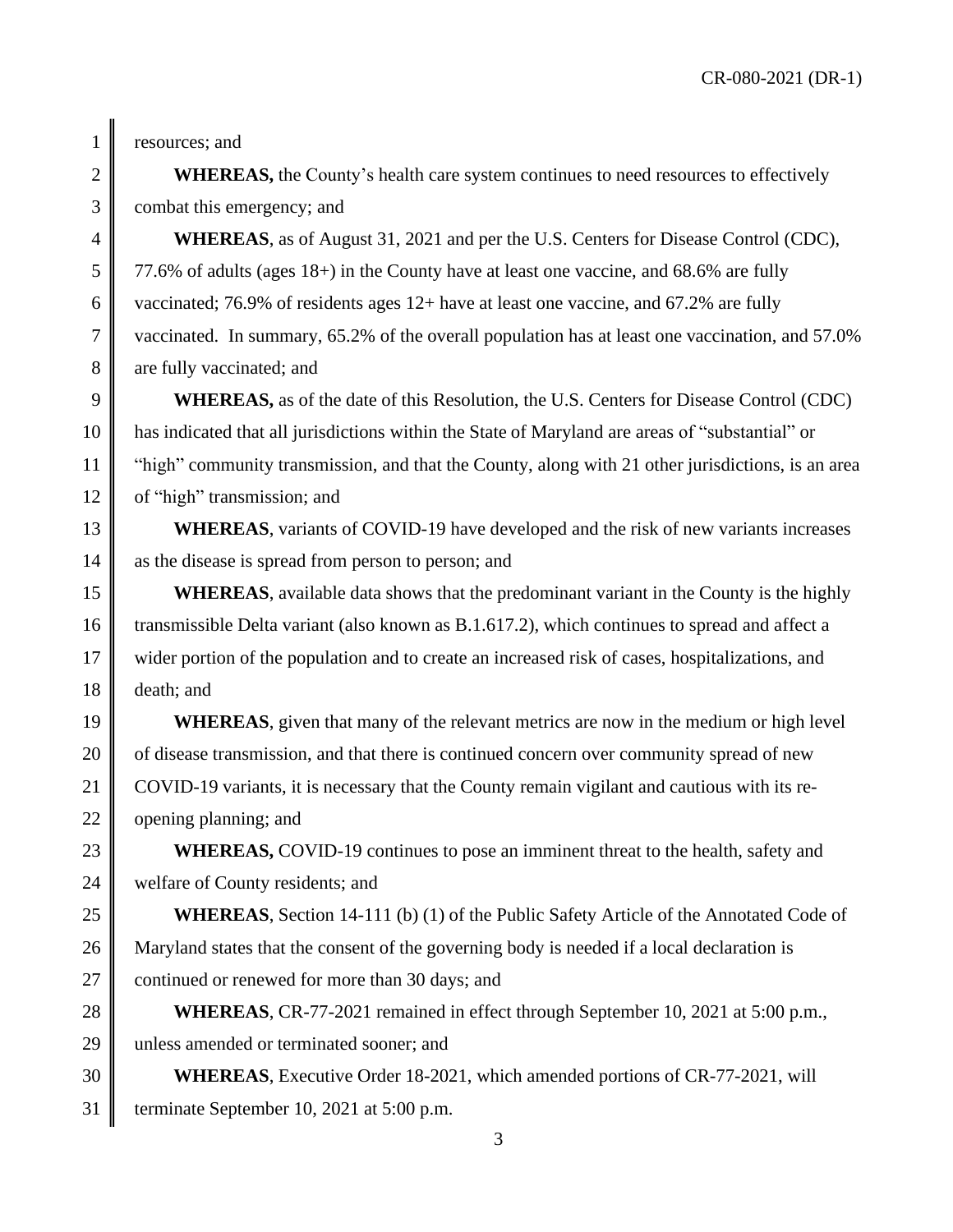1 **NOW, THEREFORE, BE IT RESOLVED** by the County Council of Prince George's 2 County, Maryland, that Prince George's County, Maryland continue under a declaration of 3 emergency due to the COVID-19 outbreak; and

4 **IT IS FURTHER ORDERED** that the Prince George's County Emergency Operations 5 Plan remain in full force and effect until terminated by the County Executive; and

6 **IT IS FURTHER ORDERED** that the following rules apply to Face Coverings:

 A. "Face Covering" means a covering that fully covers a person's nose and mouth. 8 The term "Face Covering" includes, without limitation, scarves and bandanas. It is recommended that all reusable Face Coverings be cleaned frequently (at **least once per day**).

11 B. All persons over the age of five are required to wear a Face Covering *indoors* 12 *in ALL public places, regardless of vaccination status and even where a* 13 *person is able to maintain six feet of distance from other persons*.

14 C. Adults accompanying children between the ages of two through four shall use 15 Treasonable efforts to cause those children to wear Face Coverings.

16 D. Retail, restaurant, and business establishments must take all steps necessary to 17 ensure that customers and employees comply with this Resolution including signs on entrance 18 doors requiring Face Coverings to be worn and frequent announcements that persons must wear 19 a Face Covering.

20 E. Single-use Face Coverings shall be properly discarded in trash receptacles.

21 **F. EXCEPTIONS**. A person is not required to wear a Face Covering in an

22  $\parallel$  establishment that is operating consistent with all State and County

23 | laws/regulations if at least one of the below categories applies:

24  $\parallel$  a. due to a bona fide disability or medical condition, it would be unsafe for 25 **the person to wear a Face Covering;** 

- 26 **b.** wearing a Face Covering would impede communication by or with
- 27 **persons who have a hearing impairment or other disability, where the**
- 28 ability to see the mouth is essential for communication;
- 29  $\parallel$  c. wearing a Face Covering would subject the person to an unsafe working
- 30 condition, as determined by federal, state, or local occupational safety
- 31 **T** regulators or workplace safety guidelines;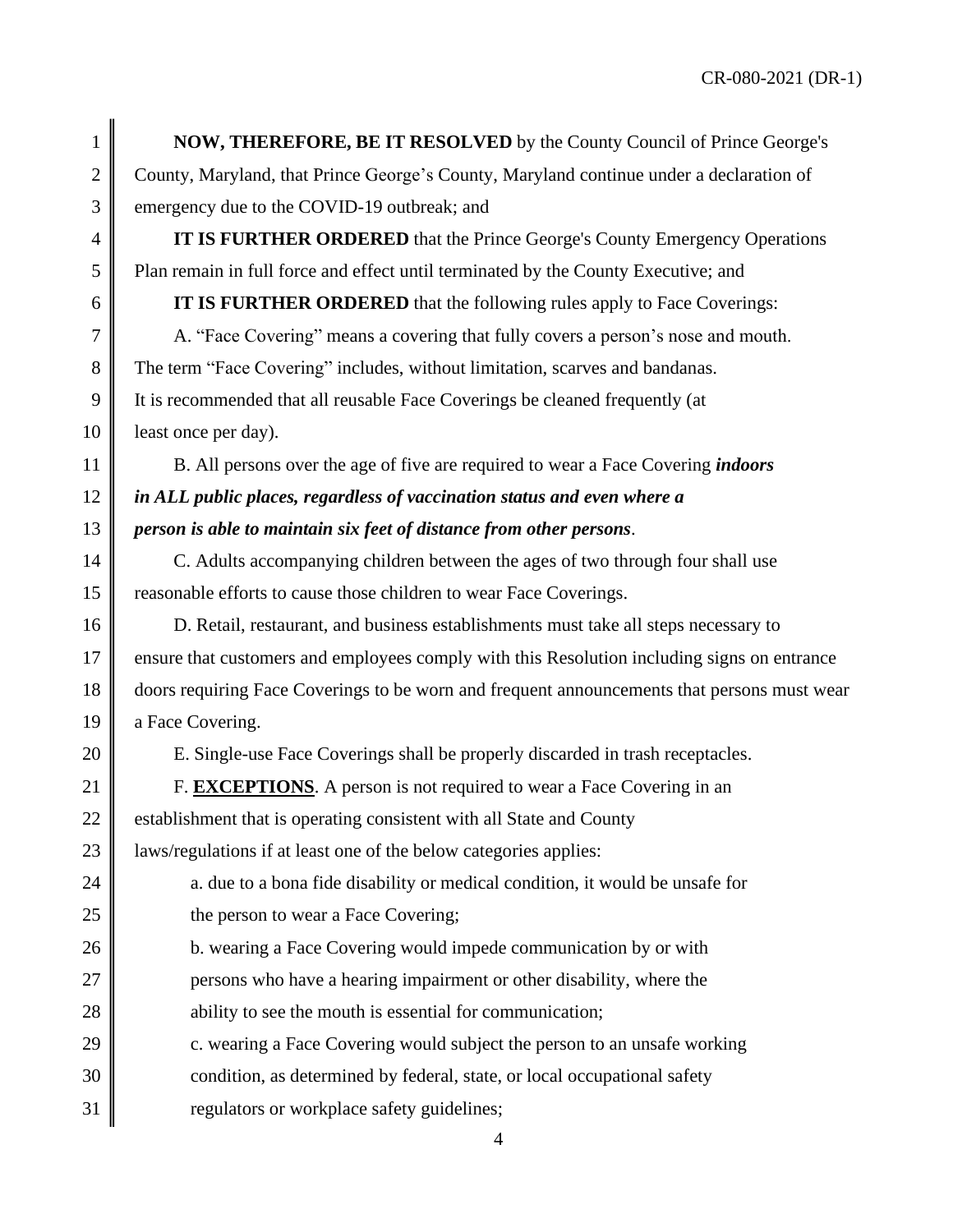| 1              | d. wearing a Face Covering would make it impossible to receive medical                           |
|----------------|--------------------------------------------------------------------------------------------------|
| $\overline{2}$ | or personal services requiring access to the face, mouth, or head,                               |
| 3              | including without limitation, dental or medical care;                                            |
| 4              | e. while seated at a table at an establishment and consuming food or                             |
| 5              | beverages;                                                                                       |
| 6              | f. while in the water at a swimming pool;                                                        |
| 7              | g. indoor gatherings at private residences;                                                      |
| 8              | h. alone in an enclosed office that no one else is permitted to enter;                           |
| 9              | i. giving a speech for broadcast or an audience, provided no one is within six feet of the       |
| 10             | speaker; and/or                                                                                  |
| 11             | j. lawfully asked to remove mask for facial recognition purposes.                                |
| 12             | IT IS FURTHER ORDERED that requests for consideration of an alternative to these                 |
| 13             | requirements or questions as to compliance with this Resolution, should be submitted             |
| 14             | Covidplans@co.pg.md.us with detailed information. Inquiries will be reviewed by Health           |
| 15             | Department and Office of Emergency Management staff members. Every effort will be made to        |
| 16             | provide a response within 10 business days of receipt of request.                                |
| 17             | IT IS FURTHER ORDERED that unvaccinated residents are STRONGLY encouraged to                     |
| 18             | get vaccinated and continue wearing their masks outdoors until they are fully vaccinated. "Fully |
| 19             | vaccinated" means the individual has received all required dosages as applicable to the vaccine  |
| 20             | received, including two weeks post the date of the last dose; and                                |
| 21             | IT IS FURTHER ORDERED that additional restrictions will be reinstated if the relevant            |
| 22             | metrics show a measurable increase in the spread of the COVID virus and that more restrictive    |
| 23             | measures are needed to save lives and to protect the public safety and welfare; and              |
| 24             | IT IS FURTHER ORDERED that this Resolution will go into effect on                                |
| 25             | September 10, 2021 at 5:01 p.m.; and                                                             |
| 26             | <b>IT IS FURTHER ORDERED</b> that the directives set forth herein will be enforced by the        |
| 27             | Prince George's County Health Department, with the assistance of Prince George's County law      |
| 28             | enforcement and other appropriate County employees as determined by the Chief Administrative     |
| 29             | Officer, as needed; and                                                                          |

30 **IT IS FURTHER ORDERED** the County may continue to conduct scheduled and 31 unscheduled inspections of retail, restaurant and business establishments as needed to help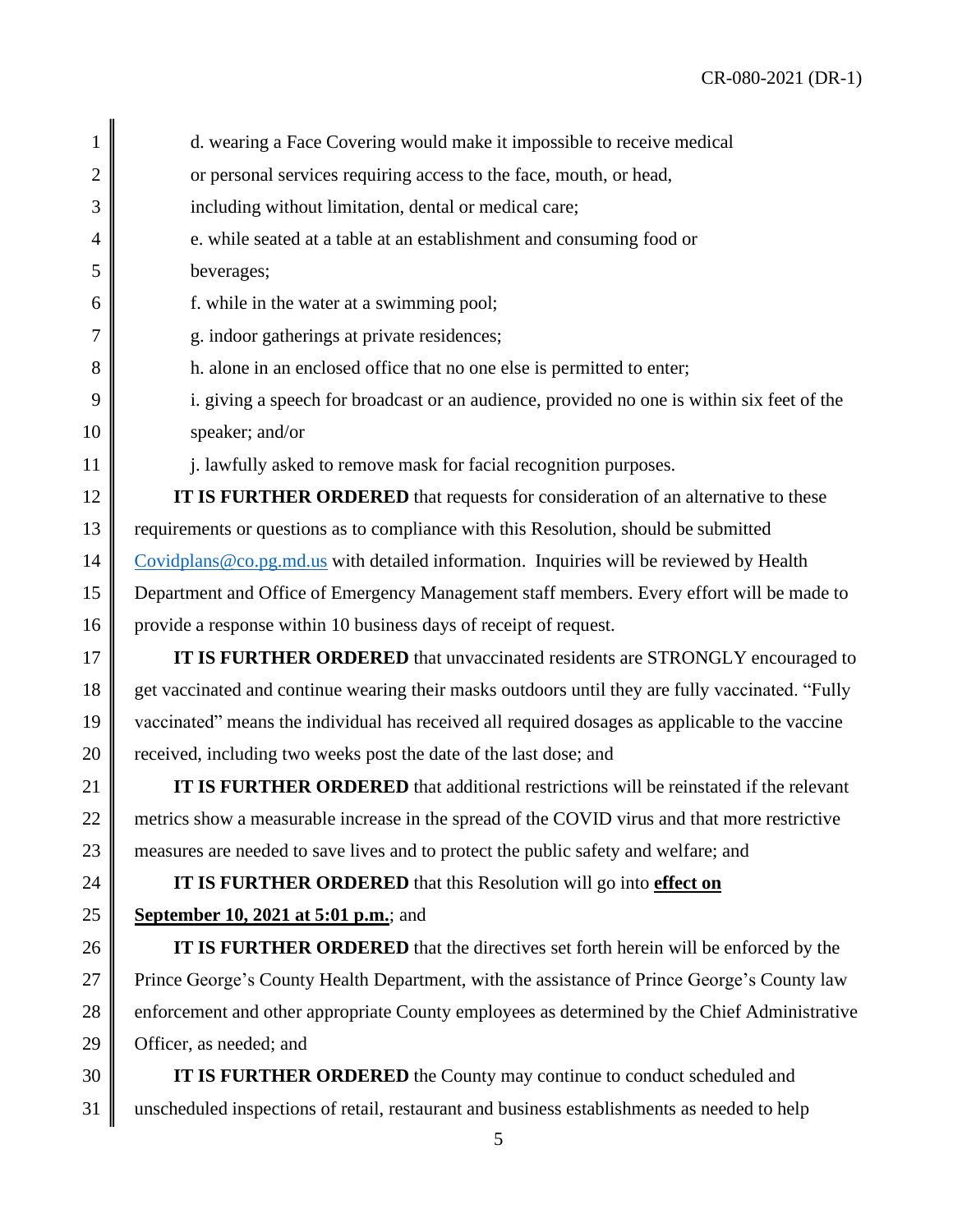CR-080-2021 (DR-1)

1 prevent increase in virus spread; and

2 **IT IS FURTHER ORDERED** that non-compliance may subject the owner and/or operator 3 to a fine not exceeding \$1,000 pursuant to the Prince George's County Code and/or the 4 establishments to closure pursuant to the legal authority of the Health Officer and/or other legal  $5 \parallel$  authority; and

6 **IT IS FURTHER ORDERED** that the Executive Branch continue to provide regular 7 updates to the Council Chair or Vice Chair; and

8 **IT IS FURTHER ORDERED** that this declaration supersedes Council Resolution 77- 9 2021 and Executive Order 18-2021; and

10 **IT IS FURTHER ORDERED** that the provisions of the Resolution are severable such 11 that, if any provision of this Resolution or its application to any person, entity, or circumstance is 12 held invalid by any court of competent jurisdiction, all other provisions or applications of this 13 Resolution shall remain in effect to the extent possible without the invalid provision or 14 || application; and

15 **IT IS FURTHER ORDERED** that this declaration of emergency shall remain in effect 16 through October 25, 2021 at 5:00 p.m., unless amended or terminated sooner by the County 17 Executive or as extended by a subsequent resolution of the governing body.

18 **BE IT FURTHER RESOLVED** that this Resolution shall take effect on the day it is 19 adopted.